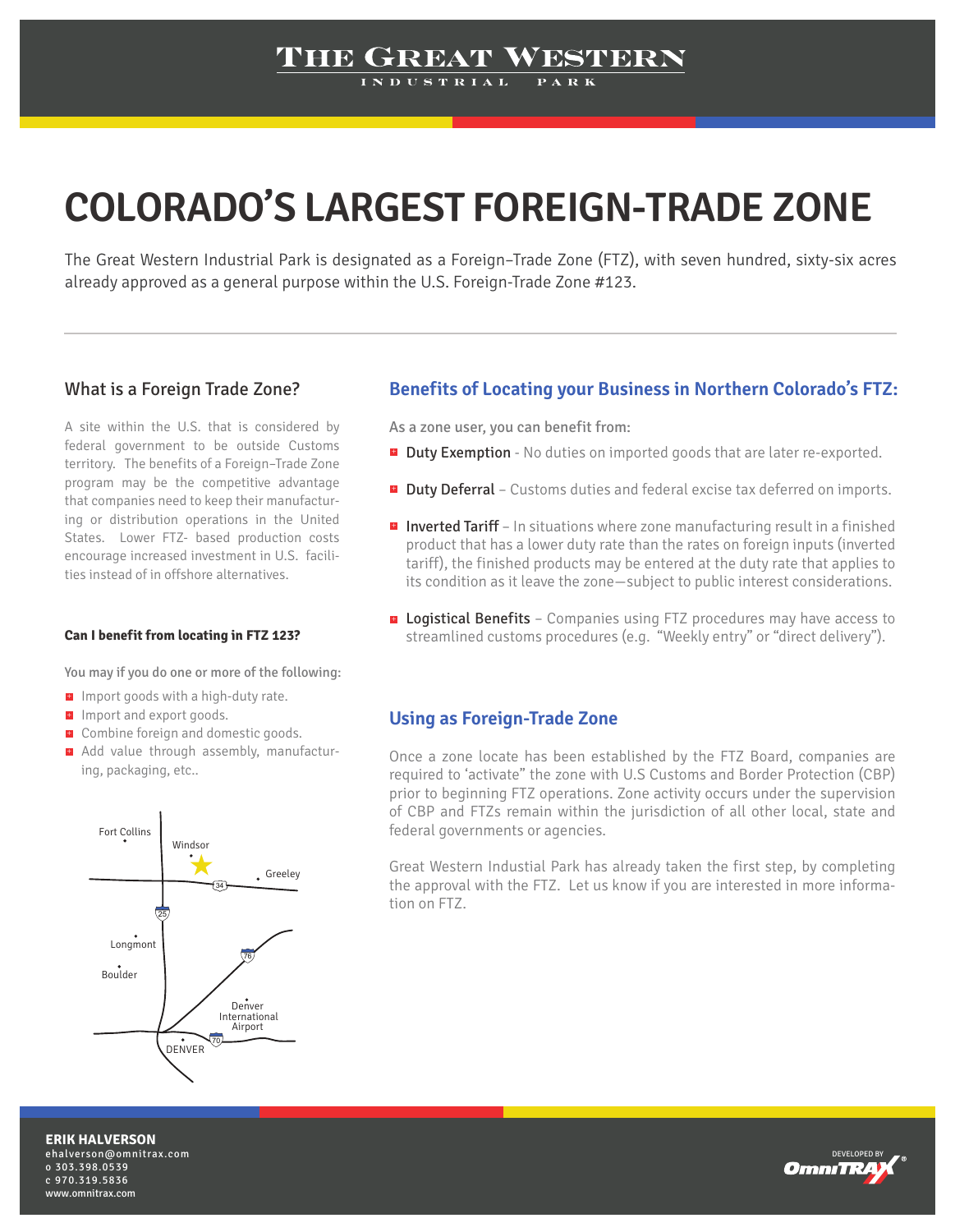#### **CASH FLOW**

 U.S. Customs duties are paid only if and when imported merchandise is shipped into the U.S. Customs territory and is subject to duty. Merchandise transferred to another zone, exported, or destroyed may avoid U.S. Customs duties. Inventory is held and/or processed in the FTZ without duty payment.

#### **EXPORTS**

No U.S. Customs duties are paid on merchandise exported from an FTZ. Normally while the drawback law allows the recovery of U.S. Customs duties previously paid after the merchandise is exported, rarely are all exports subject to drawback. In an FTZ, the duties are simply never paid.

Exports to NAFTA Countries of unused merchandise are rarely recovered because of<br>the complexity of NAFTA drawback. the complexity of NAFTA drawback. Merchandise exported to Canada or Mexico in the same condition as it was when admitted to the zone may be exported to Canada or Mexico without the payment of any U.S. duties. Foreign non-duty paid merchandise processed or manufactured in an FTZ and subsequently exported to Canada or Mexico may have the U.S. duties owed deferred, reduced, or waived as applicable.

#### **WASTE/SCRAP/DEFECTS/DAMAGE/ OBSOLESCENCE**

U.S. Customs duties are significantly reduced or eliminated on merchandise subject to these accountable losses.

#### **INVERTED U.S. CUSTOMS DUTY SAVINGS**

In an FTZ, uniquely, the FTZ user may elect to pay the duty rate applicable to either component materials or the finished product manufactured from the component material, depending upon which is lower. In some cases, the rate may be zero or "duty free." The reduction or elimination of U.S. Customs duties is significant.

#### **NONDUTIABILITY OF LABOR, OVERHEAD, AND PROFIT**

U.S. Customs duties are not owed on labor, overhead and profit attributed to production operations in an FTZ. If the same production operation were done overseas, the value of the labor, overhead and profit would be subject to U.S. Customs duty. The reduced Customs duties per unit for U.S. produced articles can be the basis for choosing U.S. productions.

#### **STAGED DUTY REDUCTIONS**

Certain articles have U.S. Customs duties reduced yearly. Non-privileged foreign status merchandise utilizes the rate of duty in effect as of the shipment date from the zone.

#### **REDUCED CYCLE TIME**

Delays relating to U.S. Customs clearances are eliminated. Special direct delivery procedures expedite the receipt of merchandise in company facilities, reducing inventory cycle time.

#### **WEEKLY ENTRIES**

Weekly entry procedures significantly reduce paperwork and expense. Duties are owed only when and if merchandise is transferred from the zone to the U.S. Customs territory. No duties are owed on exports, zone to zone transfer, certain scrap/waste, etc. Merchandise processing fees are paid only one entry per week.

#### **HARBOR MAINTENANCE FEE**

Fees are paid quarterly on merchandise admitted in the FTZ, not on the U.S. Customs entry, creating a cash flow advantage.

#### **TAXATION**

By Federal statute, tangible personal property imported from outside the U.S. and held in a zone, and tangible personal property produced in the U.S. and held in a zone for exportation, are not subject to State and local ad valorem taxes. Several states and Puerto Rico have special tax incentive laws based upon zone status.

#### **PRODUCTION MACHINERY**

Machinery for use in a zone may be assembled and installed before duties are owed on either the parts or finished product rate.

#### **INTERNATIONAL RETURNS**

A number of firms that export have a percentage of the exports returned to the United States. U.S. Customs duties are owed each time merchandise of foreign origin that has not been registered with U.S. Customs is returned. American Goods Returned merchandise can be verified. By being returned and admitted to an FTZ, no U.S. Customs duties are paid upon return.

#### **COUNTRY-OF-ORIGIN MARKING/LABELING**

Country-of-origin labels are not required on merchandise admitted to the FTZ. Merchandise shipped into U.S. Customs territory must have appropriate origin labeling which will vary depending on the circumstances.